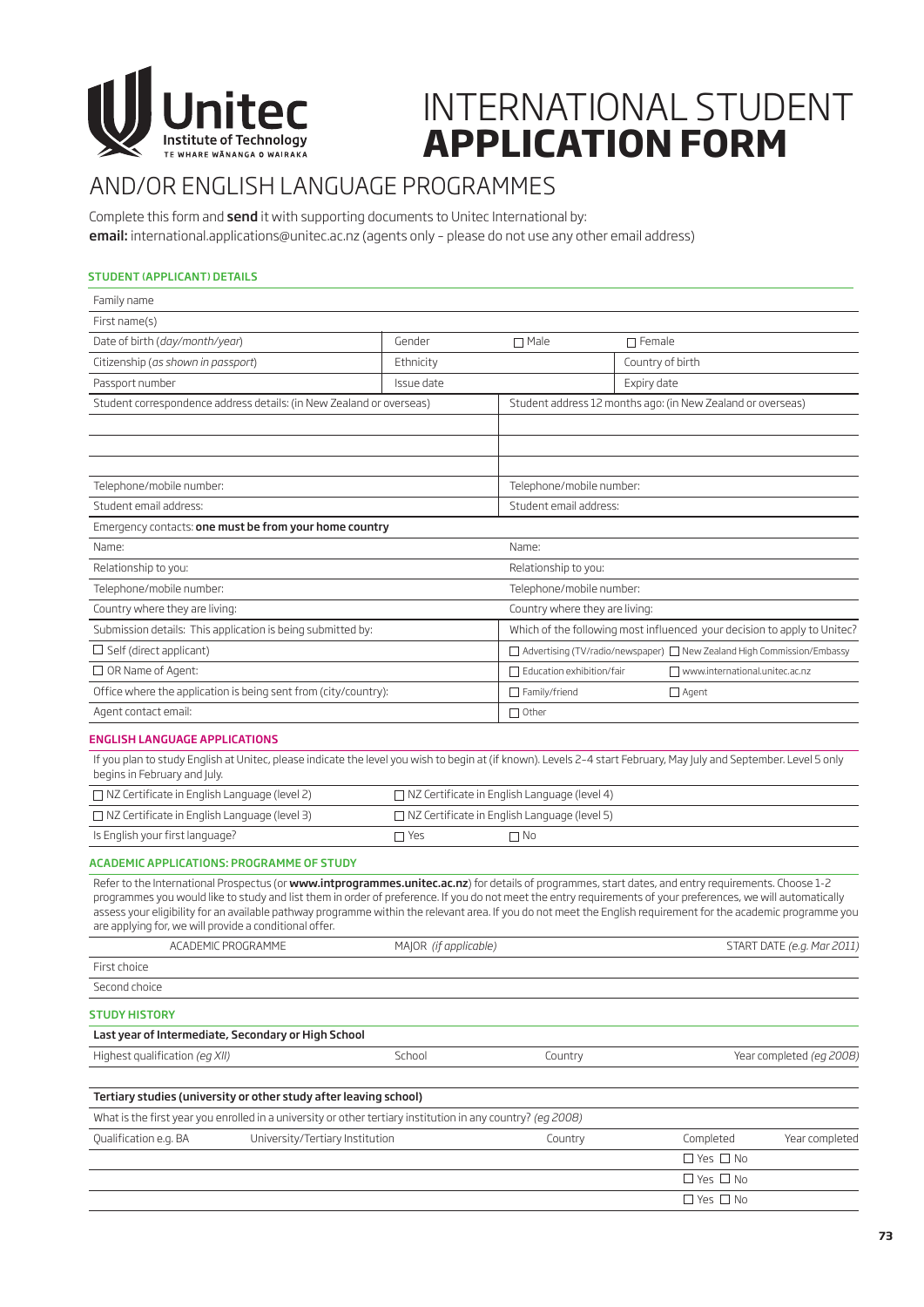#### SPECIAL NEEDS

Please complete this section if you live with the effects of significant injury, long-term illness or disability. Unitec seeks to provide an equality of opportunity for all students.

 $\Box$  I require special needs support.

Please specify your type of injury, illness or disability *(e.g. deafness)*:

| <b>SCHOLARSHIP APPLICATIONS</b>                            |                      |              |                         |  |  |  |  |
|------------------------------------------------------------|----------------------|--------------|-------------------------|--|--|--|--|
| Are you applying for an NZAID scholarship?                 | $\Box$ Yes           | $\Box$ No    |                         |  |  |  |  |
| Are you applying for any other scholarship?                | $\Box$ Yes $\Box$ No |              | Please specify (eg FAB) |  |  |  |  |
| CROSS-CREDIT/CREDIT RECOGNITION (ACADEMIC PROGRAMMES ONLY) |                      |              |                         |  |  |  |  |
| Do you wish to apply for cross-credits?                    | LI Yes               | $\square$ No |                         |  |  |  |  |

If yes, please complete the application for credit recognition form (SAF 005)

The application must be returned with detailed course descriptions - INCOMPLETE APPLICATIONS WILL NOT BE CONSIDERED. Applications received less than 3 months before the semester starts will be assessed for the following semester. There is no fee for this application.

#### PRIVACY STATEMENT

Unitec collects and stores information about students to comply with various statutes, including the Education Act, the Public Finance Act and the Inland Revenue Act. We also collect and store information to enable us to make decisions regarding your progress, and to provide you with evidence of your academic achievements. It may be disclosed to academic and administration staff where relevant to their duties, and also where relevant to other agencies such as the Ministry of Education, Tertiary Education Commission, New Zealand Qualifications Authority, Ministry of Foreign Affairs and Trade, Career Services, tribal trusts and scholarship providers, Ministry of Immigration, Industry Training Organisations, Industry Licensing and Registration bodies, other tertiary institutions, previous secondary schools and providers of work experience for students in courses with a practical component. Please note that your name, date of birth and residency as entered on this enrolment will be included in the National Student Index, and will be used in an Authorised Information Matching programme with the New Zealand Birth Register. For further information please see www.nsi.govt.nz/ima. In addition, when required by statute, we will release information to government agencies such as the New Zealand Police, Department of Justice, Inland Revenue, and the Accident Compensation Corporation. You have the right to see and correct information which has been collected by us.

#### DECLARATION

I hereby declare that the information provided by me on this application form is true and correct. I understand that failure to disclose requested information or supplying false information may result in my application/enrolment not being processed or being cancelled. I authorise the INZ and the Department of Labour to provide Unitec with any personal details regarding my immigration status, including any information that I have submitted to the INZ in the course of any visa or permit application. I agree to abide by all Unitec statutes, regulations and policies as may be amended from time to time. I have read, understood and accept the Refund Policy and the Privacy statement above.

|                                                                                                                 | Date: $\qquad \qquad$ |
|-----------------------------------------------------------------------------------------------------------------|-----------------------|
| <b>CHECKLIST - PLEASE REFER TO PAGE 56 FOR GUIDANCE</b>                                                         |                       |
| I have included:                                                                                                |                       |
| $\Box$ Application form completed and signed by student                                                         |                       |
| $\Box$ Notarised copy of IELTS/TOEFL test results                                                               |                       |
| $\Box$ Notarised copy of your passport ID page or birth certificate                                             |                       |
| $\Box$ Notarised copy of your academic records from high school and above<br>(in English and original language) |                       |
| $\Box$ CV, statement of purpose, work-related references<br>(for graduate/postgraduate programmes)              |                       |
| $\Box$ Portfolio (if required)                                                                                  |                       |

The application is not complete unless the applicant signs the declaration on this page. Applications will not be assessed without this signature.

#### For any queries please contact:

Unitec International

Phone: +64 9 815 4302

Fax: +64 9 815 4301

#### Email: international@unitec.ac.nz

All applications will be acknowledged. Use the ID number provided by Unitec in all future correspondence with Unitec staff.

Send your application as indicated on the front of this form.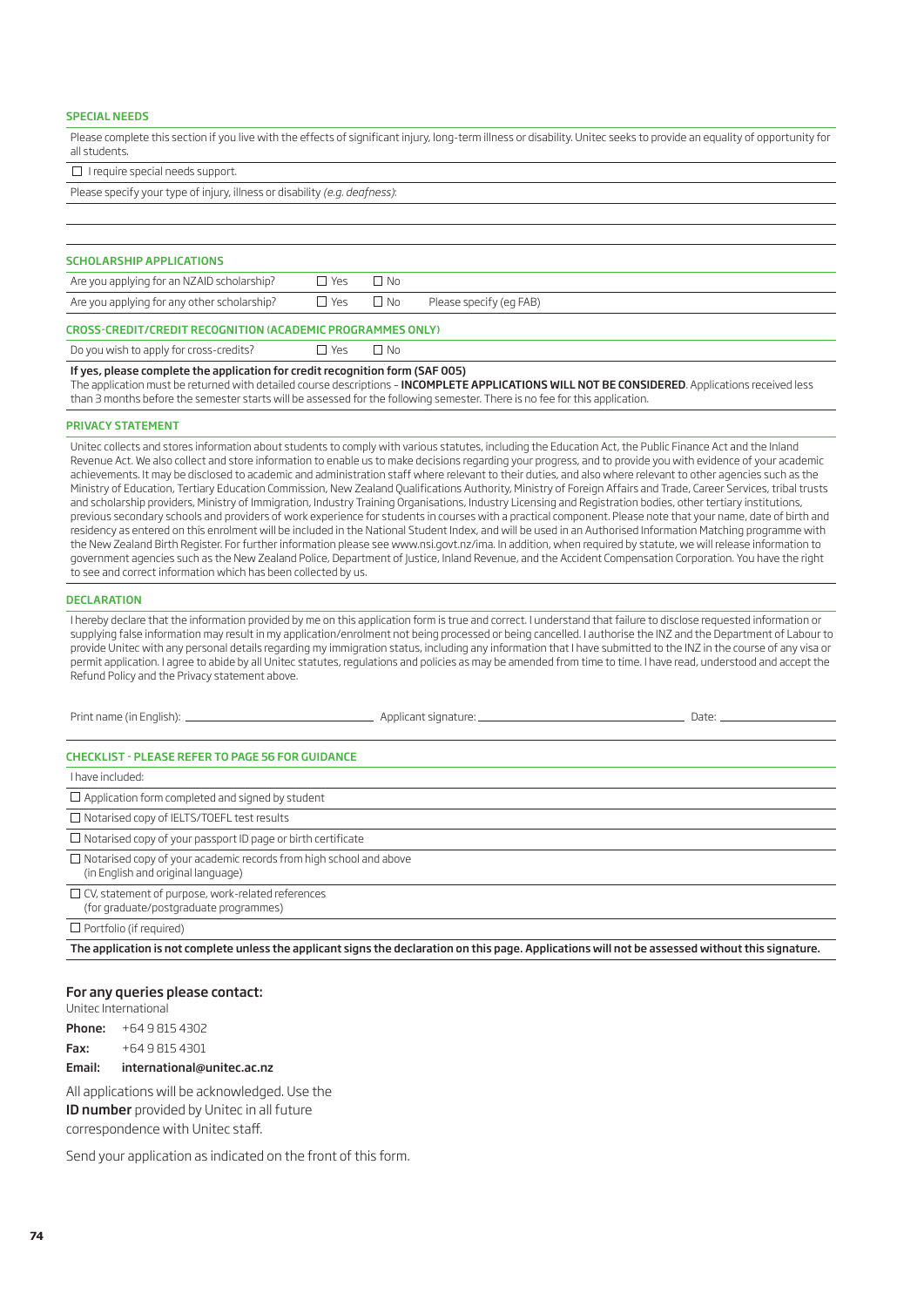Application for Credit Recognition/Cross-credits from study at Unitec or other tertiary institutions in NZ or overseas – instructions for Form SAF005

# GUIDELINES FOR **CREDIT RECOGNITION/ CROSS-CREDITS**

As per the Unitec Academic Statute, "cross-credit" means the award of credit in recognition of successful equivalent study at the same or higher level, in the context of another programme and in accordance with the institution's policy on credit recognition.

Cross-credits awarded do not usually exceed 50% of the Unitec programme, and may be less.

All cross-credits granted are provisional until approved by the Programme Committee. The student will be formally advised of the Programme Committee's decision in writing. Cross-credits are only applicable to the programme for which they are approved; they cannot be reassigned to another programme.

The information on this form and on any attachments will be covered by the NZ Privacy Act 1993 and by Unitec's Privacy of Information policy. Go to www.unitec.ac.nz and search for Privacy Policy for further details. Unitec reserves the right to seek confirmation of the authenticity and accuracy of any documentation provided by other tertiary institutions or referees.

Please apply at least two months before the semester begins; the assessment process may take longer than this in some cases. Credits approved more than two weeks after the semester begins will not affect your enrolment in that semester (ie you will not be able to withdraw from courses or apply for a refund based on credits approved).

#### To apply for cross-credits, please

- 1 Complete the Application for Credit Recognition / Cross-credits form (SAF005) in as much detail as possible
- 2 Obtain detailed course descriptions / course outlines / syllabus in English from the previous institution for each course you would like considered for cross-credits; ideally this will be in pdf format
- 3 If you have not already supplied notarised copies of the transcript and completion certificate, please attach these.
	- › Note: "notarised" means you must provide a copy of each document certified by a Justice of the Peace, solicitor or authorised Unitec agent with the following statement "I have sighted the original of this document and confirm that this is a true copy"
	- › Alternatively, you may provide the original documents in person to Unitec International for copying and verification on-site
- 4 Return all items to Unitec International at:
	- › Unitec International, Private Bag 92025, Victoria Street West, Auckland 1142, NZ
	- › Unitec International, 139 Carrington Road, Mt Albert, Auckland 1025, NZ
	- › international.applications@unitec.ac.nz

#### There is no fee for cross-credit assessment.